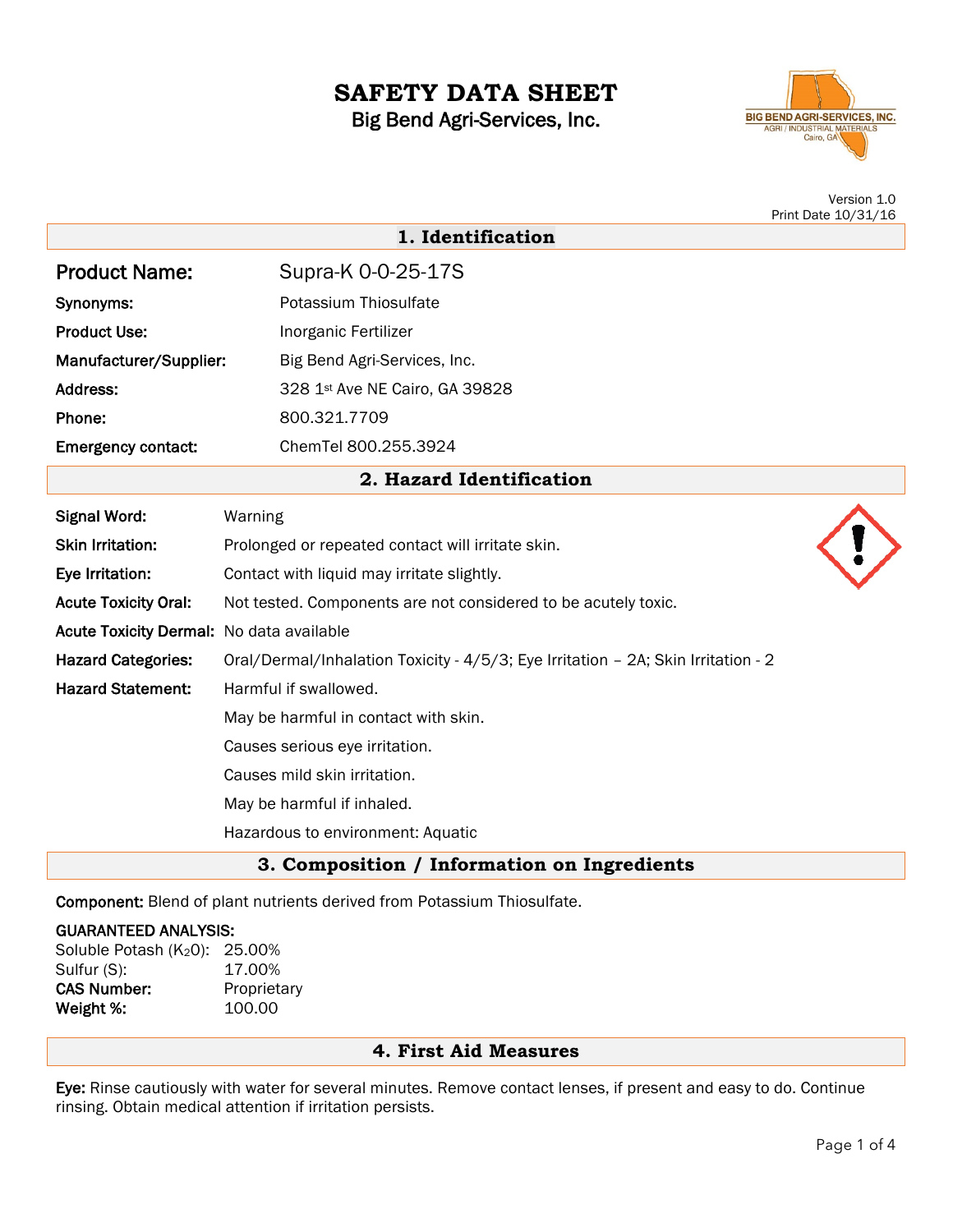Skin: Remove contaminated clothing. Wash skin thoroughly with soap and water. Get medical attention if irritation continues.

Inhalation: Move to fresh air. Obtain medical attention if irritation develops. Will irritate mucus membranes.

Ingestion: Drink large volumes of water. Call a physician or poison control center.

Indication of Immediate Medical Attention and Special Treatment Needed: In the event of an adverse response, treatment should be directed toward control of the symptoms and the clinical condition of the patient.

## **5. Fire Fighting Measures**

Extinguishing Media: Non-combustible product. Use extinguishing media for underlying cause of fire.

Specific Hazards Arising from the Chemical: Product may release ammonia.

Special Fire Fight Proc: Wear positive-pressure self-contained breathing apparatus and full protective clothing. Use water spray to keep fire-exposed containers cool.

## **6. Accidental Release Measures**

Personal Precautions: Avoid contact with skin and eyes. Keep unnecessary personnel out of area.

Protective Equipment: NIOSH-approved respirator for ammonia gas if mist or spray is present, impervious gloves, splash-proof goggles, impervious apron and footwear. Safety shower and eyewash should be available.

Emergency Procedures: Do not contaminate water supplies, lakes, streams, ponds or drains with spilled product.

Methods and Materials for Containment and Cleanup: Contain spill. If uncontaminated, collect and reuse product. If contaminated, absorb on sand or clay and place in a recovery drum for proper disposal or apply to crop land as a fertilizer using best management practices.

## **7. Handling and Storage**

Precautions for Safe Handling: Do not contaminate water sources by runoff from cleaning of equipment, disposal of equipment wash water or spray waste. Avoid containers, piping or fittings made of copper-containing alloys or galvanized metals.

Conditions for Safe Storage: Keep out of reach of children. Do not store with food, feed or other material to be used or consumed by humans or animals. Use within 6 months of purchase date. Store unblended in original containers.

## **8. Exposure Controls / Personal Protection**

TLV/PEL: Not established

Appropriate Engineering Controls: Local exhaust should be sufficient.

Personal Protective Equipment: NIOSH-approved respirator for ammonia gas if mist or spray is present, impervious gloves, splash-proof goggles, impervious apron and footwear. Safety shower and eyewash should be available.

## **9. Physical and Chemical Properties**

Odor/Appearance: Clear liquid with possible sulfur odor.

Flash Point, 0F: Not flammable

Boiling Point, 0F: Not applicable

Melting Point (Freezing point), <sup>o</sup> C: <32 Degrees F

Vapor Pressure, mm Hg @ 20ºC: Not applicable

Vapor Density: Not applicable

Solubility in Water: Soluble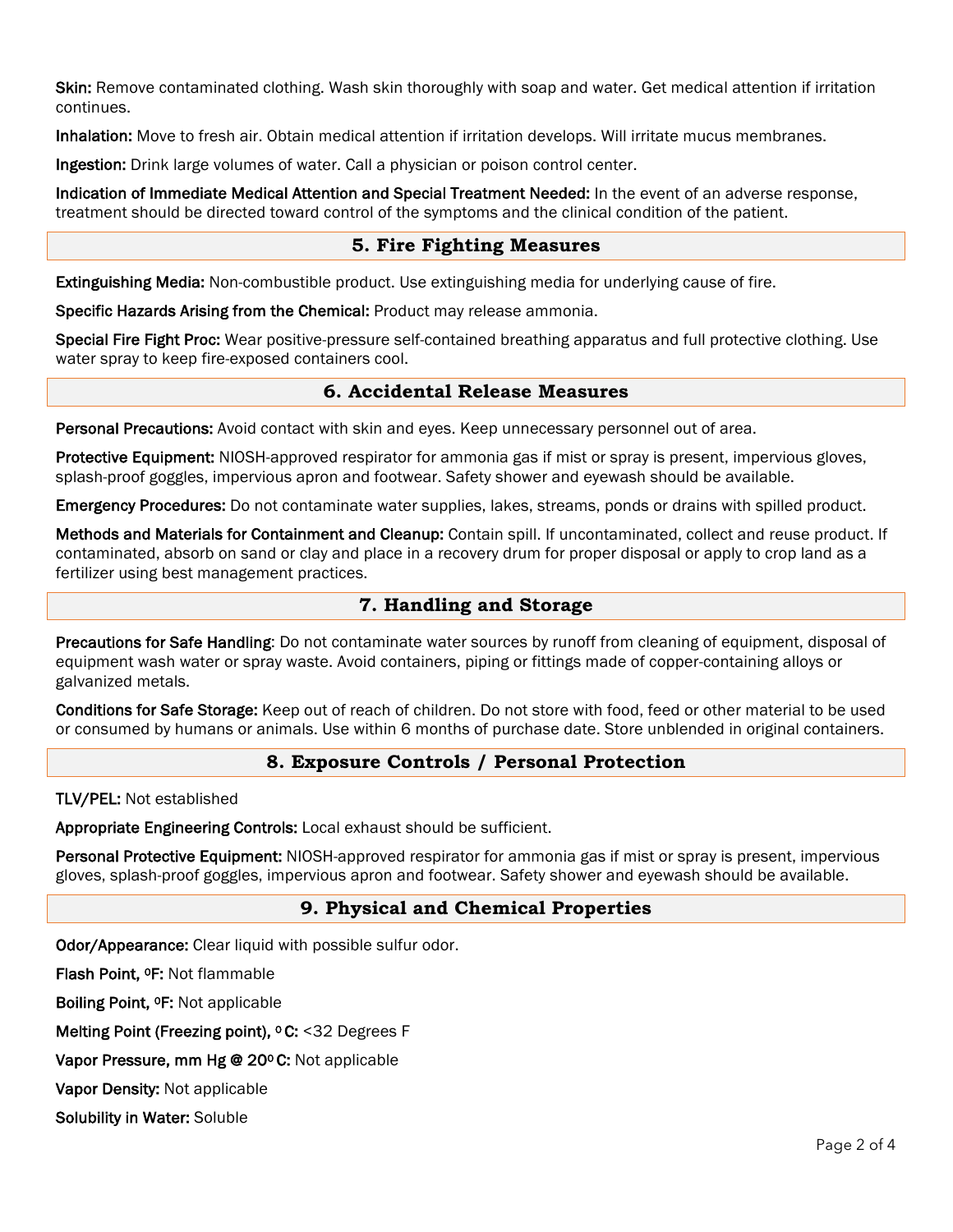Molecular Formula: Not applicable, formulated mixture.

Specific Gravity: 1.8-1.2

pH: 7-9

Flammable Limits (approximate volume % in air): Not applicable

Auto-ignition Temperature: Not applicable

Decomposition temperature: No information found

# **10. Stability and Reactivity**

Reactivity: No information found

Chemical Stability: Stable

Hazardous Decomposition Products: Product may release ammonia.

Hazardous Polymerization: Will not occur

Conditions to Avoid: Avoid high temperatures above 105 Degrees F., or greater acid contamination.

Incompatible Materials: Avoid mixing or intimate contact with strongly acidic materials.

## **11. Toxicological Information**

Acute Toxicity (Oral LD50): No information found

Acute Toxicity (Dermal LD50): No information found

Acute Toxicity Inhalation LC50: No information found

Likely Routes of Exposure: Skin, eyes, inhalation

Skin Irritation: Prolonged or repeated contact may irritate slightly.

Eye Irritation: Liquid contact may irritate slightly. If mist is formed, it may also irritate slightly.

Skin Sensitization: No information found

Carcinogenic: Not listed by IARC, NTP or OSHA.

Chronic Effects: None currently known.

Other Hazards: None currently known.

| Water (7732-18-5) |                     |  |  |
|-------------------|---------------------|--|--|
| LD50 Oral Rat     | $\cdot$ 90000 mg/kg |  |  |
| ATE (dust, mist)  | 100000.000 mg/l/4h  |  |  |

## **12. Ecological Information**

Eco-toxicity: No information found

Persistence and Degradability: No information found

Bio-accumulative Potential: No information found

Mobility in Soil: No information found

Other Adverse Effects: May promote eutrophication in waterways if large spills occur.